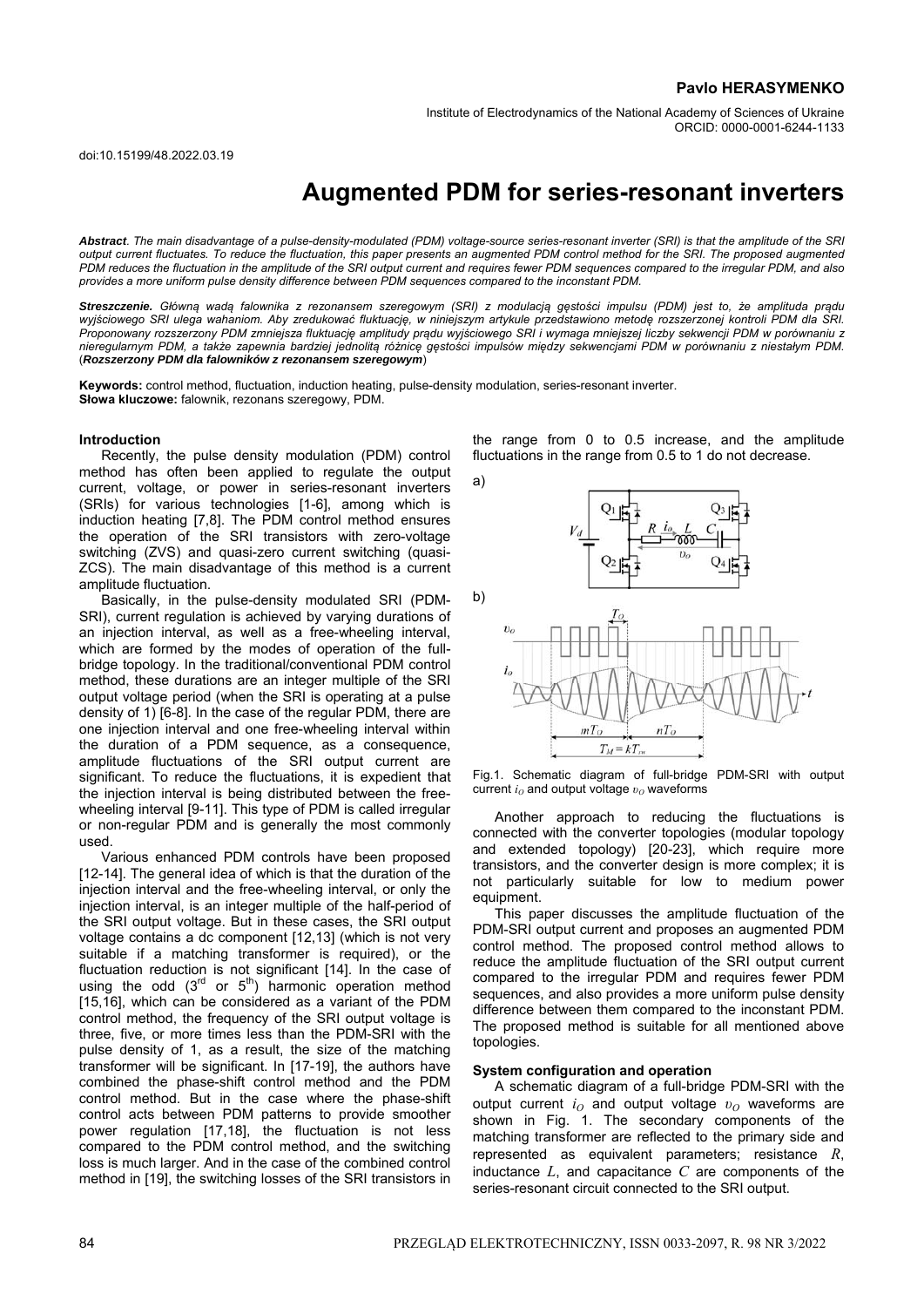

Fig.2. PDM patterns: (a) irregular PDM; (b) inconstant PDM

To provide the injection interval, the full-bridge PDM-SRI operates as a conventional full-bridge SRI and produces a square-wave ac-voltage state ( $v<sub>O</sub> = ±V<sub>d</sub>$ ) during *m* cycles of the period *T*<sub>*O*</sub> of *v*<sub>*O*</sub>; to provide the free-wheeling interval, the SRI acts as a zero-voltage source during  $n$  cycles of  $T<sub>O</sub>$ (Fig. 1,b).

The duration  $T_M$  of a PDM sequence can be expressed as follows:

$$
(1) \t\t T_M = kT_O = (m+n)T_O
$$

where *k* is the number of cycles of  $T<sub>O</sub>$  during  $T<sub>M</sub>$ , *m* is the number of cycles of  $T<sub>O</sub>$  during the injection interval, and *n* is the number of cycles of  $T<sub>O</sub>$  during the free-wheeling interval.

The frequency of PDM sequences is given by

$$
(2) \t f_{PDM} = 1/T_M.
$$

The pulse density *D* of PDM patterns can be expressed as follows:

$$
(3) \t\t\t D=m/k.
$$

#### **Modulation principles**

Fig. 2,a shows the PDM patterns of the irregular PDM for a constant *k*-value of 16. Compared to the regular PDM (Fig. 1,b), in the irregular PDM, the injection and freewheeling cycles are distributed among  $T_M$  in such a way as to reduce the amplitude fluctuation of  $i<sub>O</sub>$ . Both the regular PDM and the irregular PDM operate with a constant *k-*value. It is possible to vary the *k-*value in the mentioned PDMs, but this will lead to a significant increase in different variants of PDM patterns, often with the same *D*-value, which is unnecessary.

Another approach in forming PDM patterns is to change the *D*-value by changing the *k*-value (Fig. 2,b). This approach can be called inconstant PDM. In this case, in the range of *D* from 1 to 0.5, there is no more than one freewheeling interval (equal to  $T<sub>O</sub>$ ) during  $T<sub>M</sub>$ , and in the range of *D* from 0.5 to 0, there is no more than one injection interval (equal to  $T_O$ ) during  $T_M$ . Compared to the irregular PDM, for the same maximal *k*-value, the inconstant PDM has more PDM patterns (e.g., at  $k_{\text{max}}$  = 16, the irregular PDM has 17 patterns and the inconstant PDM has 31 patterns). On the other hand, the irregular PDM has a constant difference of *D* between two nearby PDM sequences, whereas the inconstant PDM doesn't.

With a high *k*-value, a more accurate power transfer resolution can be obtained [9]; however, this can lead to problems with acoustic noise (if  $f_{PDM}$  is up to 20 kHz) [24] and slow response to changes in current or power feedback.

## **Current amplitude fluctuations**

The fluctuation can be estimated from the peak-to-peak value of the envelope of  $i<sub>O</sub>$  [12] or the absolute peak-topeak value of the amplitude of  $i<sub>O</sub>$  [23]. In the case of the irregular PDM, the absolute peak-to-peak value of the amplitude of  $i<sub>O</sub>$  is easier to determine by numerical computation or from simulation results, while the determination of the envelope of  $i<sub>O</sub>$  is difficult owing to changes in PDM patterns.

To provide current or power regulation, a control system monitors the change in the feedback signal between  $i<sub>O</sub>$  and the level of the current task signal and, based on the feedback level, selects the appropriate PDM sequence. Since the control system is limited in the choice of PDM sequences, if there is no appropriate PDM sequence to achieve the required value of *D*, the control system will change two nearby PDM sequences whose values of *D* are closest to the desired one (Fig. 3). In such a way, the fluctuation level has to be determined as the difference between maximal and minimal amplitudes of  $i<sub>0</sub>$  of the two involved PDM sequences; the normalized value of the peak-to-peak current amplitude is given by

(4) 
$$
\Delta I_{\text{m}}^* = [I_{\text{max}}(D_{i+1}) - I_{\text{min}}(D_i)]/I_{\text{m}}
$$

where  $D_{i+1}$  and  $D_i$  are the pulse densities of the two involved PDM sequences,  $I<sub>m</sub>$  is the maximum current amplitude in the case of  $D = 1$ .



Fig.3. Output current waveform in case of cycling between two nearby PDM sequences

The output current  $i<sub>O</sub>(t)$  and the voltage  $v<sub>C</sub>(t)$  across the resonant capacitor *C* in the time domain are given by [19]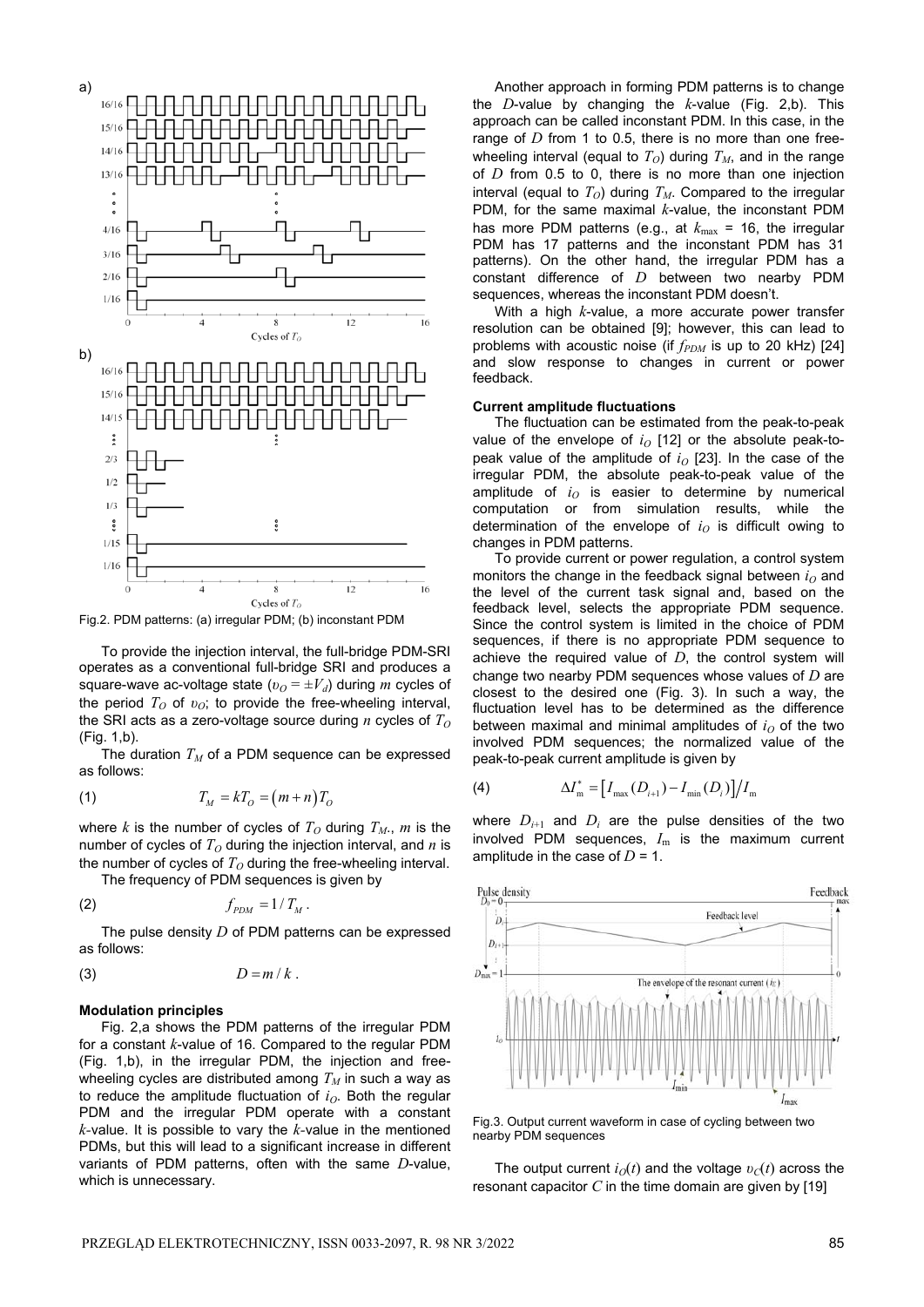(5) 
$$
i_{O}(t) = I_{0x} \cos(\omega_{d}t)e^{-\frac{R}{2L}t} + \frac{R I_{0x}}{2} + \frac{R I_{0x}}{2} + \frac{R I_{0x}}{2} + \frac{R I_{0y}}{2} \sin(\omega_{d}t)e^{-\frac{R}{2L}t},
$$
  
(6) 
$$
v_{C}(t) = \text{sgn}(V_{d})V_{d} + (V_{0x} - \text{sgn}(V_{d})V_{d})\cos(\omega_{d}t)e^{-\frac{R}{2L}t} + \frac{R}{\omega_{d}C} + \frac{R}{2L\omega_{d}}(V_{0x} - \text{sgn}(V_{d})V_{d})\sin(\omega_{d}t)e^{-\frac{R}{2L}t}
$$

where:  $\omega_d$  is the damped frequency, and  $sgn(V_d)$  is the sign function of  $V_d$  are given by

 $\begin{pmatrix} \omega_d C & 2L\omega_d & \cdots & \cdots & \omega \end{pmatrix}$ 

(7) 2 2 <sup>1</sup> , <sup>4</sup> *<sup>d</sup> R LC L* 1;

$$
\operatorname{sgn}(V_d) = \begin{cases} \begin{cases} \begin{cases} \begin{cases} \begin{cases} \end{cases} \\ \begin{cases} \end{cases} \\ \begin{cases} \end{cases} \end{cases} \end{cases} \end{cases}
$$



Fig.4. Fluctuation characteristics under different PDMs: (a)  $Q$  = 10; (b) *Q* = 5

Due to the fact that the operation of the PDM-SRI transistors occurs with quasi-ZCS, it is possible to simplify  $I_0$  = 0. This simplification in (5) and (6) yields

$$
(9) \t\t iO(t) = \frac{\operatorname{sgn}(V_d)V_d - V_{0x}}{L\omega_d} \sin(\omega_d t)e^{-\frac{R}{2L}t},
$$

(10) 
$$
v_C(t) = sgn(V_d)V_d + (V_{0x} - sgn(V_d)V_d)cos(\omega_d t)e^{-\frac{R}{2L}t} +
$$
  

$$
\frac{R}{2L\omega_d}(V_{0x} - sgn(V_d)V_d)sin(\omega_d t)e^{-\frac{R}{2L}t}.
$$

Fig. 4 shows relationships between the amplitude fluctuations of both the irregular PDM and the inconstant PDM as functions of *D*, which were obtained for the steadystate by (9) and (10) with the numerical computation at  $k_{\text{max}}$ = 16. It can be seen in Fig. 4,a that when a quality factor *Q* of the resonant circuit is equal to 10, there is no significant difference between the fluctuations of the mentioned PDMs. The maximal fluctuation value of the irregular PDM exceed the maximal fluctuation of the inconstant PDM by no more than 10%, which is only 2.77% of the amplitude of  $i<sub>O</sub>$  at  $D =$ 1. On the other hand, at  $Q = 5$ , the difference is more significant (Fig. 4,b); the maximal fluctuations of the irregular PDM exceed the maximal fluctuations of the inconstant PDM by almost 20%, which is 7.5% of the amplitude of  $i<sub>0</sub>$  at  $D = 1$ . It can also be seen that the inconstant PDM has an excess amount of the PDM sequences, many of which can be neglected. On the other hand, there is a significant difference in values of *D* between some PDM patterns.

At both  $Q = 5$  and  $Q = 10$ , the irregular PDM has two spikes in the fluctuation graph. This is because some of the sequences of the irregular PDM contain unequal series of PDM sub-patterns (Fig. 5), as a consequence, more than two sub-patterns are used for two nearby PDM sequences. In contrast, all sequences of the inconstant PDM are unique patterns provided by a corresponding combination of the PDM parameters (*k*;*m*;*n*); as a consequence, there are no significant spikes on the fluctuation graph.

## **Proposed augmented PDM**

To reduce the fluctuations, it is expedient to use PDM sequences with unique patterns, as in the case of the inconstant PDM, and to exclude some PDM sequences in order to decrease the amount of the PDM sequences and provide a more uniform step in values of *D* of nearby sequences, as in the case of the irregular PDM. At the same time, it is sensible to combine nearby PDM sequences in order to decrease the difference between their values of  $D$ ; in this case, no more than two subpatterns will be used for two nearby PDM sequences. Besides, even under a set *k*max-value, to increase response to changes in current or power feedback it is possible to decrease  $k$ -values for the sequences with  $D = 1$  and  $D = 0$ . Based on the above, Fig. 6 shows the patterns of the proposed augmented PDM. Along with the irregular PDM and the inconstant PDM, the augmented PDM control method also is suitable for the full-bridge, extended, and modular topologies.



Fig.5. Sub-patterns within PDM sequences in case of the irregular **PDM**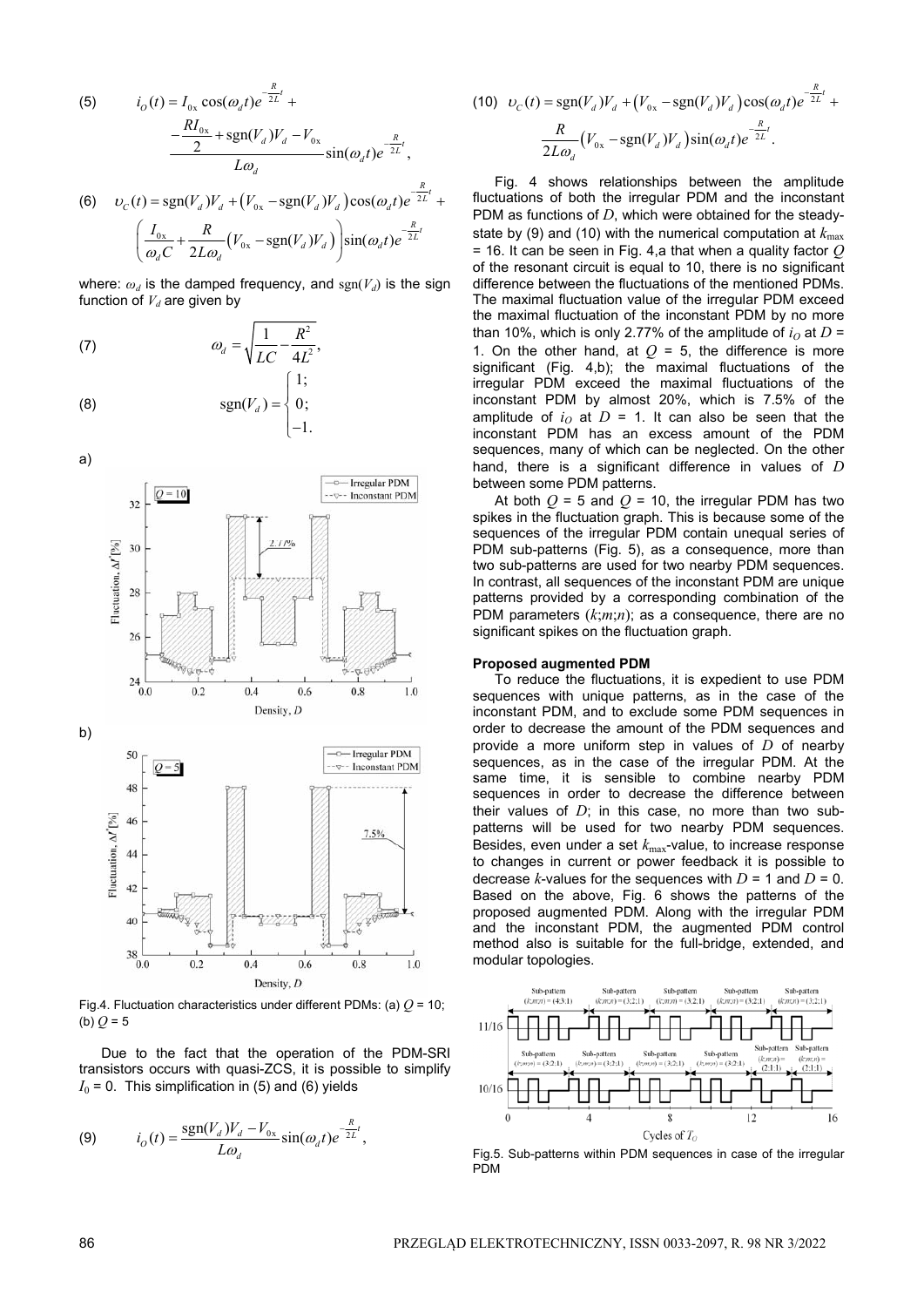

Fig.6. Patterns of the augmented PDM at  $k_{\text{max}}$  = 16

Fig. 7 shows relationships between fluctuations of the irregular, inconstant, and augmented PDMs at  $k_{\text{max}} = 16$ . It can be seen that the augmented PDM provides fewer fluctuations compared to the irregular PDM both at  $Q = 5$ and  $Q = 10$ , as well as the inconstant PDM at  $Q = 10$ . In addition, the fluctuating reduction is achieved with the same number of PDM sequences as in the irregular PDM, which is significantly less compared to the inconstant PDM; this may be important for implementation.

a)





Fig.7. Fluctuation characteristics of the augmented PDM versus the irregular and inconstant PDMs

The fluctuations graphs in Fig. 7 show that using the augmented PDM makes it is possible to decrease fluctuations up to 4.6% of the amplitude of  $i<sub>O</sub>$  at  $Q$  = 10 and, more importantly, up to 7% of the amplitude of  $i<sub>O</sub>$  at  $O = 5$ , without any changes in the topology of the SRI, or significant modification in the control algorithm.

In order to verify the correctness of the presented results obtained by the numerical computation, a simulation verification was carried out for some of the augmented DPM sequences. The simulation showed that the discrepancy between the result of numerical computation and simulation is no more than 0.2%.

#### **Conclusion**

This paper analyzes of PDM sequences for various types of PDM control and proposes an augmented PDM control method that:

1) reduces fluctuations in the amplitude of the SRI output current by 7% of the amplitude of the SRI output current at a quality factor of 5 and 4.6% at a quality factor of 10 compared to the irregular PDM;

2) requires fewer PDM sequences and provides a more uniform difference between the pulse density of two nearby PDM sequences compared to the inconstant PDM.

*Authors: Ph.D. Pavlo Herasymenko, Senior Researcher of Department of Transistor Converters, Institute of Electrodynamics of the National Academy of Sciences of Ukraine, 56 Peremohy Avenue, office 457, 03057, Kyiv, Ukraine, E-mail: herasymenko@ieee.org.* 

## REFERENCES

- [1] Fan M., Shi L., Yin Z., Jiang L., Zhang F., Improved Pulse Density Modulation for Semi-bridgeless Active Rectifier in Inductive Power Transfer System, *IEEE Trans. on Power Electron.*, 34 (2019), No. 6, 5893-5902
- [2] Li H., Fang J., Chen S., Wang K., Tang Y., Pulse Density Modulation for Maximum Efficiency Point Tracking of Wireless Power Transfer Systems, *IEEE Trans. on Power Electron.*, 33 (2018), No. 6, 5492-5501
- [3] Setiadi H., Fujita H., Light-Load Switching-Loss Elimination Utilizing Pulse Density Modulation for Switched-Capacitor-Based Resonant Converters, *Proc. IEEE ECCE*, (2019), 4734-4740
- [4] Sheng X., Shi L., An Improved Pulse Density Modulation Strategy Based on Harmonics for ICPT System, *IEEE Trans. on Power Electron.*, 35 (2020), No. 7, 6810-6819
- [5] Wu T., Hung J., A PDM controlled series resonant multilevel converter applied for X-ray generators, *Proc. IEEE Power Electron. Specialists Conf.*, 2 (1999), 1177-1182
- [6] Fujita H., Akagi H., Control and performance of a pulsedensity-modulated series-resonant inverter for corona discharge processes, *IEEE Trans. on Ind. Appl*, 35 (1999), No. 3, 621-627
- [7] Fujita H., Akagi H., Pulse-density-modulated power control of a 4 kW, 450 kHz voltage-source inverter for induction melting applications, *IEEE Trans. on Ind. Appl.*, 32 (1996), No. 2, 279-286
- [8] Esteve V. et al., Improving the Efficiency of IGBT Series-Resonant Inverters Using Pulse Density Modulation, *IEEE Trans. on Ind. Electron.*, 58 (2011), No. 3, 979-987
- [9] Sandali A., Cheriti A., Sicard P., Comparison of the various PDM control modes, Proc. IEEE ICIT, 2 (2004), 574-5792
- [10] Calleja H., Pacheco J., Power distribution in pulsedensity modulated waveforms, *Proc. IEEE 31st Annual Power Electron. Specialists Conf.*, 3 (2000), 1457-1462
- [11] Karafil A., Ozbay H., Oncu S., Comparison of regular and irregular 32 pulse density modulation patterns for induction heating, *IET Power Electron.*, 14 (2020), No. 1, 1-12
- [12] Esteve V. et al., Enhanced Pulse-Density-Modulated Power Control for High-Frequency Induction Heating Inverters, *IEEE Trans. on Ind. Electron.*, 62 (2015), No. 11, 6905-6914